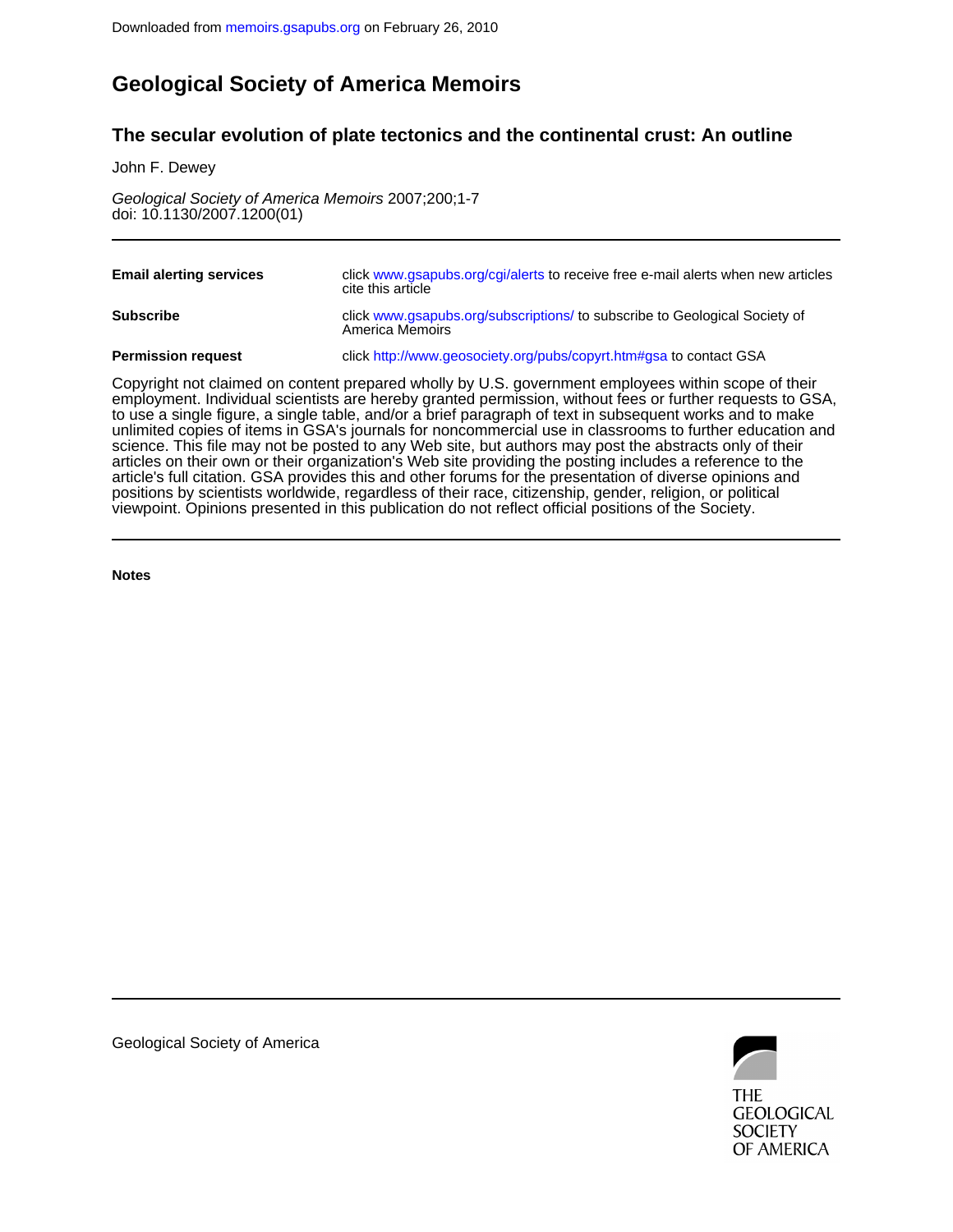The Geological Society of America Memoir 200 2007

# *The secular evolution of plate tectonics and the continental crust: An outline*

**John F. Dewey**

*Department of Geology, University of California, Davis, California 95616, USA* and *University College, High Street, Oxford, UK*

#### **ABSTRACT**

**The main conclusion of this paper is that some form of plate tectonics started at ca. 3.0 Ga or possibly as early as 3.1 Ga., and that, since then, plate tectonics has steadily become dominant over plumes as a mechanism of heat loss. Modern plate tectonics started at ca. 0.6 Ga. The volume history of the continental crust is one of fast Early Archean growth to generate a, probably, globally continuous crust, then a growth, probably exceeded or balanced, long-term, by crustal return to the mantle reservoir.**

**Keywords:** secular tectonic evolution of Earth, inversion, plate tectonics.

#### **INTRODUCTION**

This short essay is not intended as a thorough, scholarly, fully referenced work. Rather it is a distillation, a précis, and a personal statement of my views about Earth's evolution based upon seeing, recording, and thinking about rocks and their relationships around the globe for the past fifty years. Like Warren Hamilton (2003), with whose views about the tectonic evolution of Earth, in principle, I largely agree, the paper is not fully referenced with all those papers that are important and deserve reference in a thorough work; I apologize to all those who believe that their relevant work is not referenced. My views about Earth's tectonic evolution have changed and oscillated as I have been influenced by the views and experiences of many geologists. I have now returned, in principle, to my view of the early 1970s, which espouses secular evolution from an Archean, pre-platetectonic, permobile Earth to a Phanerozoic plate-tectonic Earth (Burke et al., 1976b).

Of the planets in the solar system, only Earth has extant plate tectonics. Past and present crustal mobility and deformation, indicative of convective processes, is evident in other

planets and moons, but only on Earth do plates form a lithospheric thermal boundary conduction layer that is broken into a number of torsionally rigid spherical caps or shells, whose relative motion can be described by an angular rate around a pole of rotation. One-plate (continuous lithosphere) planets (Solomon, 1978) are characterized by early expansion, rifting, and volcanism, followed by contraction and thrusting. In today's Earth, plate tectonics is driven by slab-pull and ridge-push; the generation and conductive cooling of the lithosphere is the principal engine of global heat loss. The other mechanism of heat loss is by the formation of large igneous provinces, the surface expression of mantle plumes, commonly, though not exclusively, associated with mega-dike swarms and continental breakup. These two expressions of convection differ critically in that horizontal motions and slab subduction form narrow linear/arcuate zones to characterize plate tectonics, whereas vertical mass transfer typifies plumes and large igneous provinces. Secular tectonic change and evolution are certain consequences of Earth's thermal evolution; as radiogenic heat production declined, plates have cooled, thickened and strengthened, and flat-slab subduction is likely to have diminished in favor of steeper-slab subduction. Geologic

Dewey, J.F., 2007, The secular evolution of plate tectonics and the continental crust: An outline, *in* Hatcher, R.D., Jr., Carlson, M.P., McBride, J.H., and Martínez Catalán, J.R., eds., 4-D Framework of Continental Crust: Geological Society of America Memoir 200, p. 1–7, doi: 10.1130/2007.1200(01). For permission to copy, contact editing@geosociety.org. ©2007 The Geological Society of America. All rights reserved.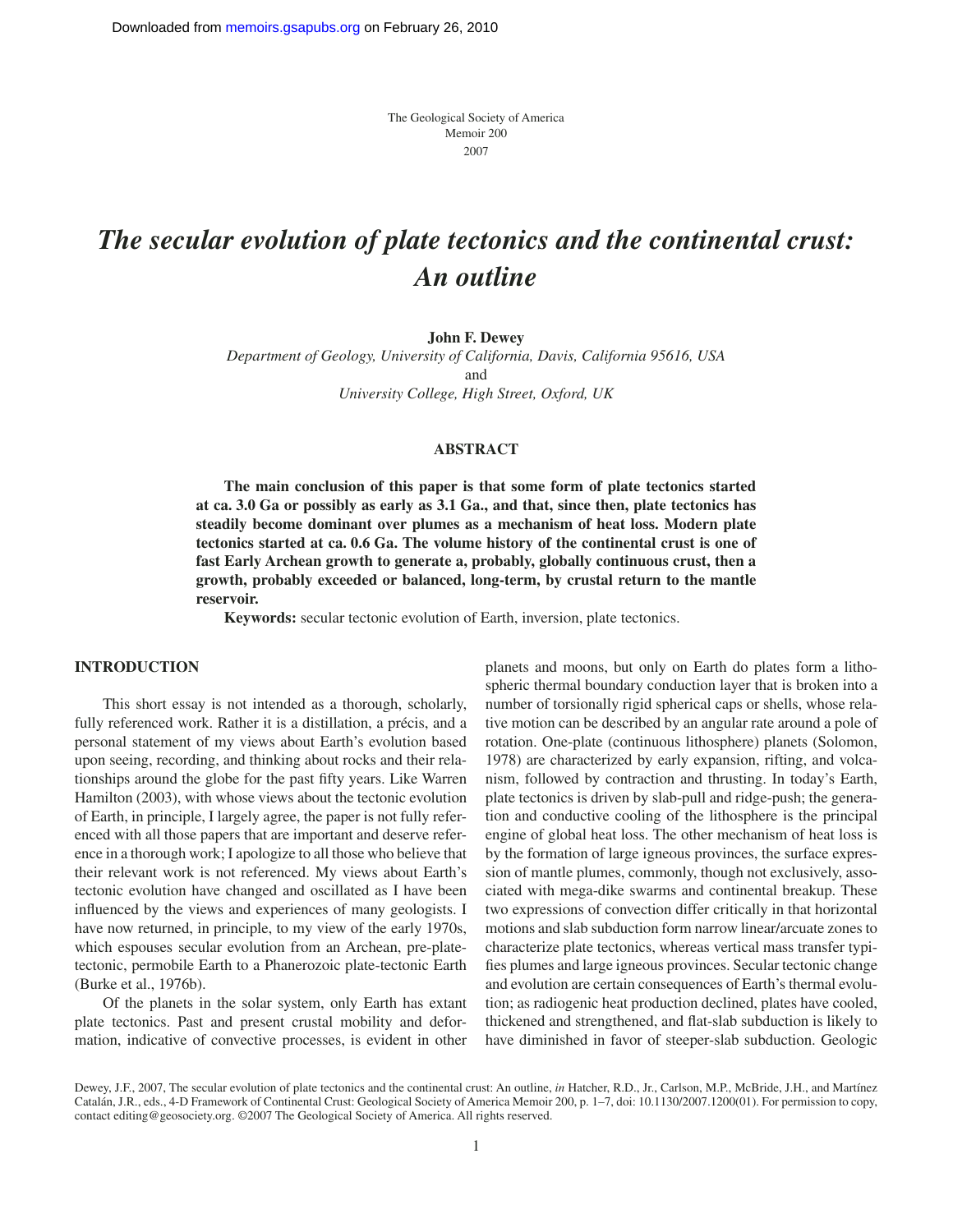#### 2 *Dewey*

data indicate, clearly, that there have been associated secular changes in rock associations, facies, and structures. Also, there have been episodic/periodic changes related to the assembly, fragmentation, and dispersal of continents with Wilson cycles of oceanic opening and closing. A key question in evaluating the rock assemblages that record, partially, the history of Earth, is the relative importance of plates and plumes with time. Was there a time before which plate tectonics did not operate and when tectonic processes were plume-dominated with globally pervasive convective overturn up to the shallowest levels of the crust?

Although many, if not most, of the processes that make and modify the continental crust (volume  $5.25 \times 10^9$  km<sup>3</sup>, mass  $1.44 \times 10^{25}$  g) are known in a general way (Dewey and Windley, 1981), their mechanisms (e.g., origin of arc volcanism, mechanisms of ultrahigh-pressure [UHP] exhumation, secular evolution) and, especially, rates, such as volume of continental crust, through time) are poorly or imperfectly understood. Although it is difficult to interpret the terrane collage of surface geology, our knowledge of the deep crust is limited to xenoliths, seismic data, and rare direct observation (e.g., Kapuskasing, Ronda, Finero, Beni Bouchera, Ivrea; Dewey, 1986). Whereas the principal engine of global heat loss is the accretion, cooling, subsidence, and subduction of the younger-than-160 m.y., dense and torsionally strong, relatively simple, oceanic lithosphere, the buoyancy and weakness of the exceedingly complicated continental crust allows its growth but prevents, at least in the extant plate-tectonic regime, its wholesale recycling back into the mantle, hence the preservation of rocks from almost 4 Ga.

Addition (transfer of mass from the mantle to the continents) occurs by subduction zone magmatism (major), mafic under- and overplating, and the incorporation of fragments of oceanic crust and seamount/plateaux (minor). Subtraction (transfer of mass from the continents to the mantle) may occur by delamination of a mafic lower crust, and subduction erosion (Dewey, 1980), and does not include shallow recycling, which is merely the transfer of tectonically decreted material from shallow to deeper, crustal subduction levels. Delamination of a mafic lower crust allows the trend toward a more silicic bulk composition. Growth/diminution are, respectively, the net gain/loss of continental crust, and equal addition minus subtraction. Accretion/decretion are, respectively, area increase/decrease by the addition or redistribution of mass at the edges of continents. Enlargement/reduction are, respectively, increase/decrease in continental area by stretching/shortening and accretion/decretion. Differentiation is the development of an upper potassic/silicic minimum-melt crust rich in radioactive and large-ion lithophile elements, and a refractory lower crust. The putative secular trend toward an increasing potash/soda ratio from general Archean values <1.0 to Proterozoic-Phanerozoic values >1.0 would indicate progressive growth, differentiation, and cratonization. My estimate, based upon a long-term and extensive global study of continental geology, is that crust was generated, during the Archean and Archeo-Proterozoic, at a growth rate of  $\sim$ 11.17  $\times$  10<sup>15</sup> g/yr, some six times faster than the Proterozoic-Phanerozoic rate of 1.64 × 1015 g/yr (Dewey and Windley, 1981).

The Archean nucleic cratons are a tiny remnant of the globally continuous Archean crust. The Armstrong (1968, 1981, 1991) and Fyfe (1978) growth curves probably are close to reality but modified as follows: During the Hadean, a global basaltic/komatiitic crust was recycled into the mantle from ca. 4.0 to 3.85 Ga. During the Archean, from ca. 3.85 to 3.0 Ga, a new global crust was formed, which has been recycled, largely, back into the mantle reservoir. Since the Late Archean, there has been a rough balance between growth of the continental crust, in arcs and by mafic underplating, and its return to the mantle reservoir. The mechanisms of return include the deep subduction and delamination of eclogitized crust in collision zones (Ryan and Dewey, 1997) and tectonic erosion in subduction zones (Dewey, 1980; Scholl and von Huene, this volume). Subtraction of continental crust is well documented in the India-Asia collision zone where there is a substantial volume deficit (Dewey et al., 1989). However, not all subducted, eclogitized, crust is returned to the mantle reservoir; there are several exhumed high-pressure/lowtemperature coesite-eclogite terrains (Krabbendam and Dewey, 1998). What determines whether such crust is returned to the mantle or exhumed may be related to its density/hydration history. There are other views of the volume, area, growth, and destruction of continental crust with time (e.g., Hurley and Rand, 1969; Veizer and Jansen, 1979), which will not be discussed and evaluated because this short paper is concerned, principally, with tectonic styles and mechanisms with time; I recognize, however, that the issues are related intimately.

#### **EARTH EVOLUTION**

There is little doubt that a secular evolution of tectonic style has occurred through Earth's history (Dewey and Spall, 1975; Hamilton, 2003). Also, there has been diminishing bolide frequency and size. These secular trends were punctuated by episodic and, possibly, periodic events. The assembly, fragmentation, and dispersal of at least three supercontinents, during the Proterozoic-Phanerozoic, has led to a plate-tectonically driven episodic/ periodic "cyclic" repetition of structural, sedimentary, igneous, metamorphic, and climatic events (Dewey, 1988a), of which the Wilson cycle of oceanic opening and closing is a consequence. During the assembly of a supercontinent, continental collisions cause mountain building, far-field inversion of rifts, continental shortening, lowering of sea level, a high clastic/carbonate ratio, rise in  $87\text{Sr}/86\text{Sr}$ , drop in  $pCO_2$ , and low benthic diversity. Continental fragmentation is accompanied or caused by subduction rollback in circum-Pangea extensional arcs, alkaline magmatism, the extensional collapse of intra-Pangea orogens, and the rapid exhumation of mid and lower crustal rocks. Maximum continental dispersal is recorded by Andean-type orogeny, the obduction of supra-subduction-zone ophiolites, blueschists, carbonate shelves, deep-marine and platform euxinites, few clastics, low  $87\,\text{Sr}/86\,\text{Sr}$ , rise in  $p\text{CO}_2$ , and high benthic diversity.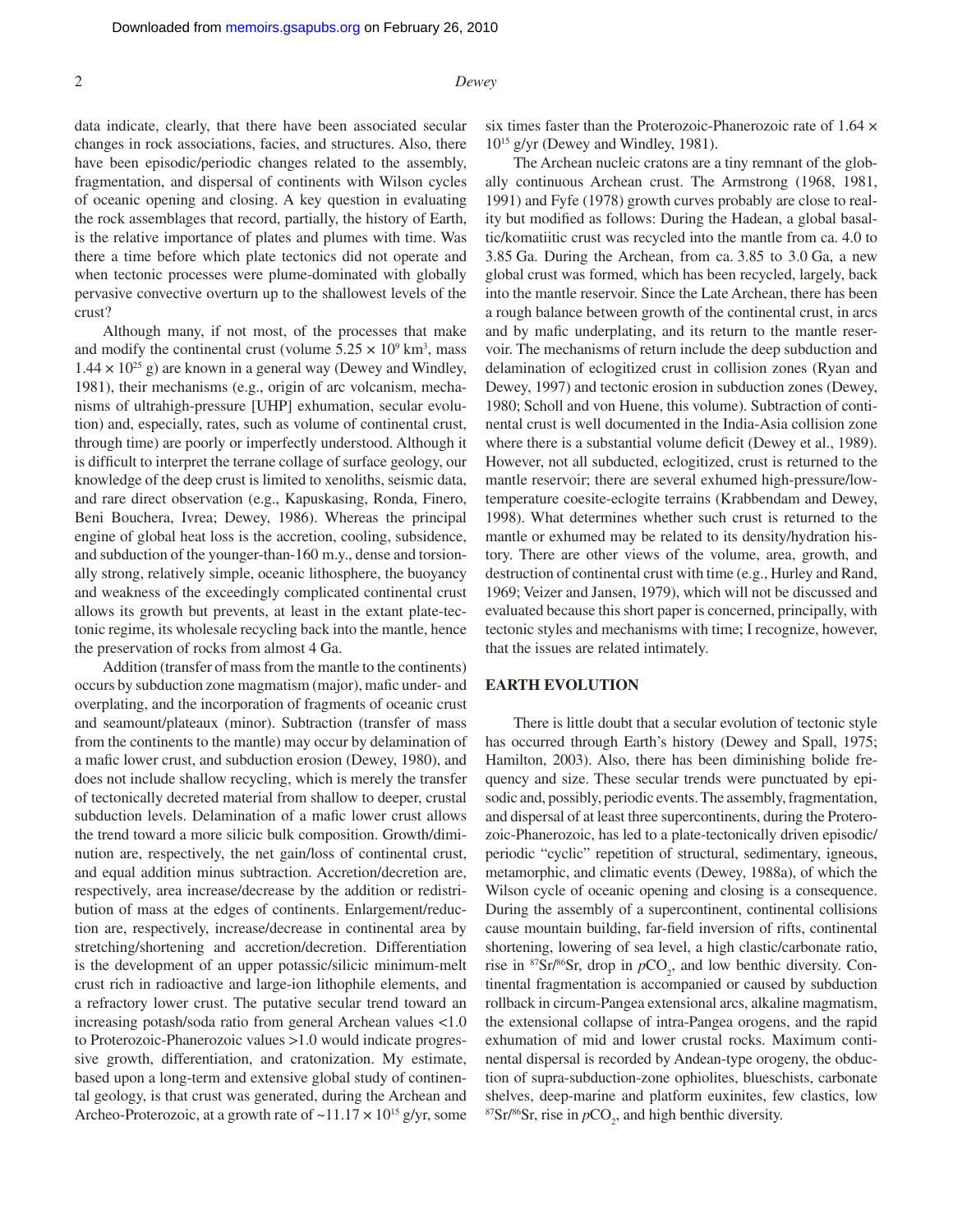

Figure 1. Suggested tectonic evolution of Earth. A/P—Archeo-Proterozoic (new term); REEs—rare earth elements; SSZ—supra-subduction-zone; TTG—tonalite-trondhjemite-granodiorite; UHP—ultrahigh-pressure; UHT—ultrahightemperature.

We should place eon and other boundaries at important events and changes in Earth history rather than at arbitrary numbers and unconformities: 3.85 Ga for the Hadean/Archean boundary, 3.0 Ga, perhaps a little earlier at 3.1 Ga, for the Archean/Archeo-Proterozoic (new term) boundary, 2.7 Ga for the Archeo-Proterozoic/Proterozoic boundary, and 0.6 Ga (base of Ediacaran) for the Proterozoic/Phanerozoic boundary. My view of Earth's evolution, summarized in simple tabular form in Figure 1, is similar to that of Burke and Dewey (1972, 1973; especially see Fig. 1 of 1973) and Hamilton (2003) but with temporal differences outlined below.

The Hadean, from 4.7 to 3.85 Ga, was an eon of a global basaltic proto-crust, which was wholly recycled before and during the intense late bombardment, from which only a few 4.4–4.3 Ga zircons, from presumed felsics, remain. Some fragmentary gray gneisses, in which a 4.36–4.1 Ga Pb and 147Nd and Sr "memory" is preserved, could be late Hadean remnants. The Acasta Gneiss (Bowring et al., 1989) and Isua supracrustals (Moorbath et al., 1973) may be the oldest preserved rocks on Earth but not generated by a plate-tectonic process. The Hadean-Archean transition may have been a time, during the late heavy bombardment, of complete crustal/lithospheric turnover such as the process that may characterize the periodic (500 m.y.) evolution of Venus (Phillips and Hansen, 1998).

Arguments about post-Hadean secular tectonic evolution persist (Eriksson et al., 2004), especially processes responsible for Archean evolution. Kroner (1981) argued that rock assemblages and paleomagnetic data indicate that some form of plate tectonics must have operated back to, at least, the Late Archean. One view is that vertical diapiric inversion generated the "greenstone keel/gregarious batholith" pattern so typical of the Archean crust (MacGregor, 1951; Talbot, 1968; Burke and Dewey, 1973; Burke et al., 1976b; Hamilton, 2003). The opposing view (Burke and Dewey, 1972) is that Archean crust was generated by subduction processes some six times faster than modern processes. The geology of the Barberton Mountain Land (Anhaeusser, 1983) appears in some ways similar to that of western Newfoundland and western Ireland during the Ordovician (Van Staal et al., 1998) and that of the Sierra Nevada foothills during the early Mesozoic, where the growth and collisional amalgamation of primitive oceanic arcs was followed by the intrusion of tonalite batholiths from migrated and/or flipped subduction zones. In the Barberton Mountain Land, the Onvervacht could be interpreted as an Archean oceanic crust, the Fig Tree as an accretionary complex, the Moodies as an episutural sequence, the tonalite plutons as crust-forming arc intrusions, and the late adamellite sheets as a cratonizing event. Alternatively, the Onvervacht could be seen as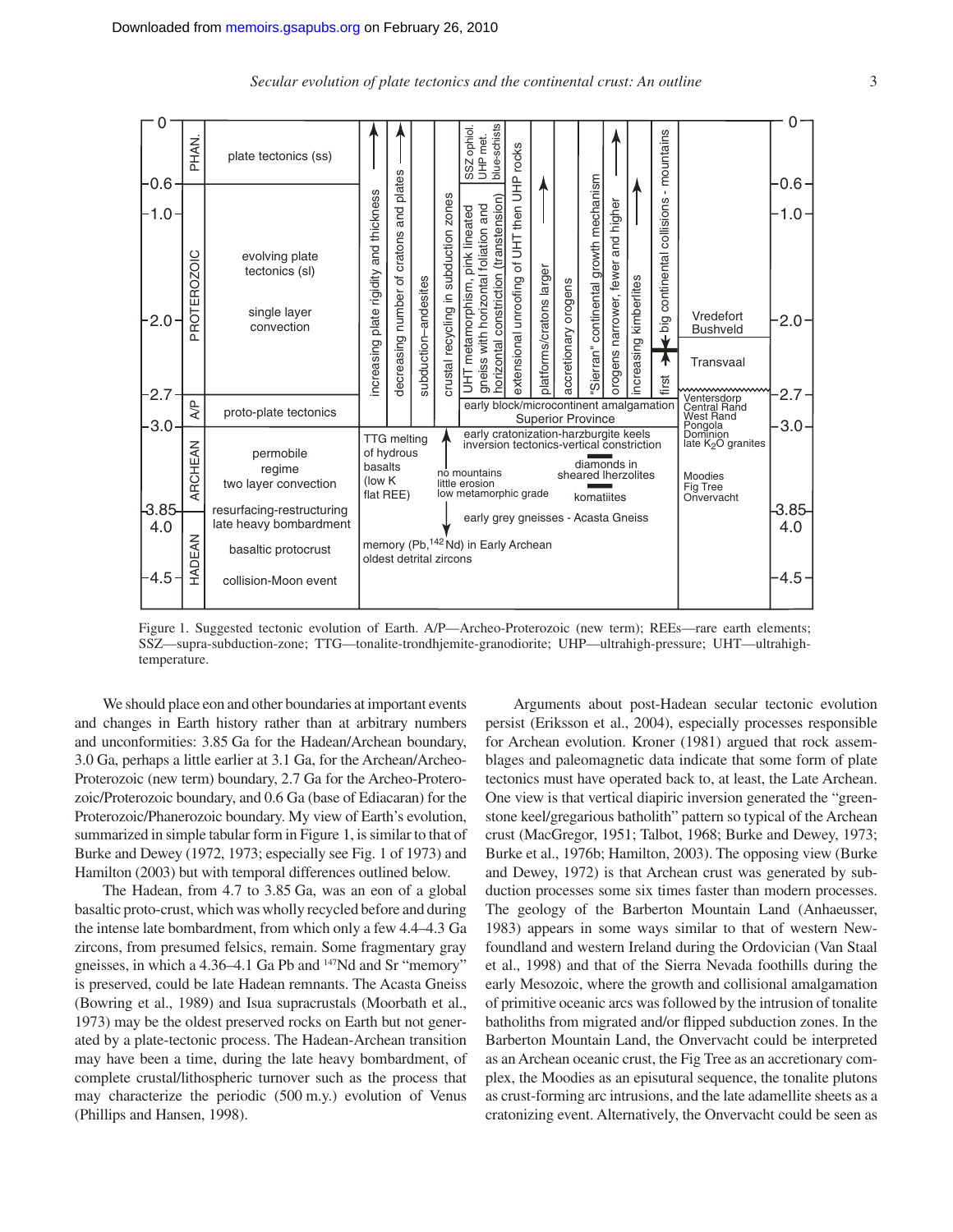#### 4 *Dewey*

primitive, highly magnesian lava sequences, on an older tonalitetrondhjemite-granodiorite (TTG) continental crust, representing a period of massive mantle partial melting, followed by diapiric inversion. In this gravity-driven model, the two-layer high-density komatiite, low-density TTG package inverts with broad, rounded-profile TTGs rising diapirically and sharp "greenstone" keels" sinking. The latter is my preferred model because, especially, it explains the structure of Early Archean rocks with vertical constrictional fabrics in the cores of greenstone keels to the oblate marginal fabrics of ballooning plutons. If the TTGs were oceanic island arcs, it is strange that they lasted 300 m.y., that komatiite sequences rest, unconformably, upon older continental crust (Bickle et al., 1975), and that they have a blobby aspect with no obvious sutures. Andesites are rare in the Archean, suggesting the absence of slab subduction.

During the Archean, from 3.85 to ca. 3.0 Ga (the permobile regime; Burke et al., 1976b), the first continental crust (gray gneisses) formed as the earliest stage of mantle partial melting. The TTGs probably formed by the partial melting of Hadean hydrous basalts (amphibolites) that were "inverted" into the mantle during the late Hadean–Early Archean resurfacing and restructuring. This was followed by the supracontinental eruption of massive thick komatiite sequences, to leave a refractory, depleted harzburgite mantle keel. Data from the Belingwe Greenstone Belt (Bickle et al., 1975) suggest that the komatiite sequences accumulated in deepening basins upon a weak hot TTG crust with thick sequences in basin centers and thin on basin margins. This led to gravitational instability between the heavy komatiitic upper crust and the TTG lower crust, and their inevitable turnover. During the turnover, diapirically rising and ballooning TTGs developed oblate marginal fabrics that transitioned through plane strain into vertical constrictional fabrics in the cores of the greenstone triangles. This was a pre-plate-tectonic period of Earth history when no obvious sign or result of platetectonic processes can be discerned in the rock record. We do not know whether this phase generated a continuous global crust that has been mainly recycled into the mantle reservoir or whether the extant Archean nuclei represent microcontinental survivors, between which plate tectonics turned over an Archean oceanic lithosphere; my preference is for the former. I now incline to the Fyfe (1978) view that the Archean nuclear pre–3.0 Ga cratons are remnants of a once continuous global crust and depleted harzburgite upper mantle lithosphere, most of which was returned to the mantle reservoir by inversion in the Archeo-Proterozoic and/ or the well-documented process of subduction erosion (Dewey, 1980) during the Proterozoic-Phanerozoic.

Plate tectonics has been the engine of convective/conductive global, radiogenic heat loss during the Proterozoic and Phanerozoic, but the pre–3.0 Ga Earth was tectonically quite different, when heat loss was effected by pervasive convective inversion, as on Venus (Hansen, 2005), by episodic/periodic convective turnover, wholesale in the late Hadean and shallow diapiric during the Archean. Most Early Archean terrains are low-grade, suggesting little erosion of a never very thick crust. Erosion rates were low

and there were no mountains. Tectonics was blobby and nonlinear. The only suggestion of some form of subduction, perhaps an ultradeep inversion process, is the existence of Archean diamonds in sheared lherzolites that were erupted in Kaapvaal Craton Cretaceous kimberlites, suggesting the subduction or inversion of surficial carbon into the mantle. By 3.0 Ga, the oldest, extant, cratonic lithosphere was developed with a greenstone/TTG crust, and with a mantle consisting of depleted granular harzburgite above and sheared lherzolite below with diamonds at ~220 km. Clearly, little has happened to the remaining Archean lithosphere since it formed because Archean diamonds stayed in their stability field until their Cretaceous rapid eruption in kimberlites. The late high- $K_2O$  granite sheets (3.2–3.1 Ga) seal this early cratonization, upon which cratons the earliest rift and mobile cratonic shelf sequences (Dominion <3.074 Ga, Pongola 2.985–2.837 Ga, West and Central Rand 2.985–2.764 Ga) were deposited during the latest Archean and Archeo-Proterozoic.

The Archeo-Proterozoic, from ca. 3.0 to 2.7 Ga, during which the Superior province was developed and assembled, was a period of the first widespread andesites, indicating subduction, and geological assemblages and relationships that suggest the first clear evidence of some form of a plate-tectonic-like convective overturn of a lithosphere, including greater linearity and terrane assembly (Burke et al., 1981). Island arc complexes are suggested by petrology and geochemistry (Anhaeusser et al., 1983; Burke and Dewey, 1972; Mueller et al., 2002; Wyman et al., 2002). These terrains have a lenticular rather than the Archean, blobby, "gregarious batholith", triangular greenstone keel form. Possibly extensive flat-slab subduction of thin hot lithosphere was responsible for the early recycling of much of the Archean lithosphere. Missing from the Archeo-Proterozoic are many of the clear plate-tectonic arrangements of facies and assemblages that characterize the Phanerozoic, such as clear arc–forearc– accretionary complex triplets, linear/arcuate orogens, blueschists, ophiolites, low-angle thrusts, and extensional detachments. Perhaps this was a result of early proto-plate-tectonic terrane assembly of arcs and microcontinents operating in a higher-heat-flow, more mobile regime with more smaller and weaker plates. Metamorphic grades remained generally low; high-pressure and -temperature metamorphic rocks are rare, with the exception of eclogites in the Baltic Shield (Volodichev et al., 2004), suggesting a not-very-thick crust, little erosion, and no mountains. Burke and Dewey (1973) suggested that the Archeo-Proterozoic style was the result of weak collisions between small microcontinents and arcs. I see the Archeo-Proterozoic as the transitional period from Archean inversion tectonics to plate tectonics. As radiogenic heat production declined, the thermal/instantaneous lithosphere thickened, during the evolving plate-tectonic regime, to narrow plate boundary zones and enlarge cratons. As remnant Archean and Archeo-Proterozoic microcontinents collided and amalgamated, plate tectonics began and evolved.

The Proterozoic, from 2.7 to ca. 0.6 Ga, has most of the basic hallmarks of the Wilson cycle throughout, and records clear evidence of plate-tectonic processes operating in linear/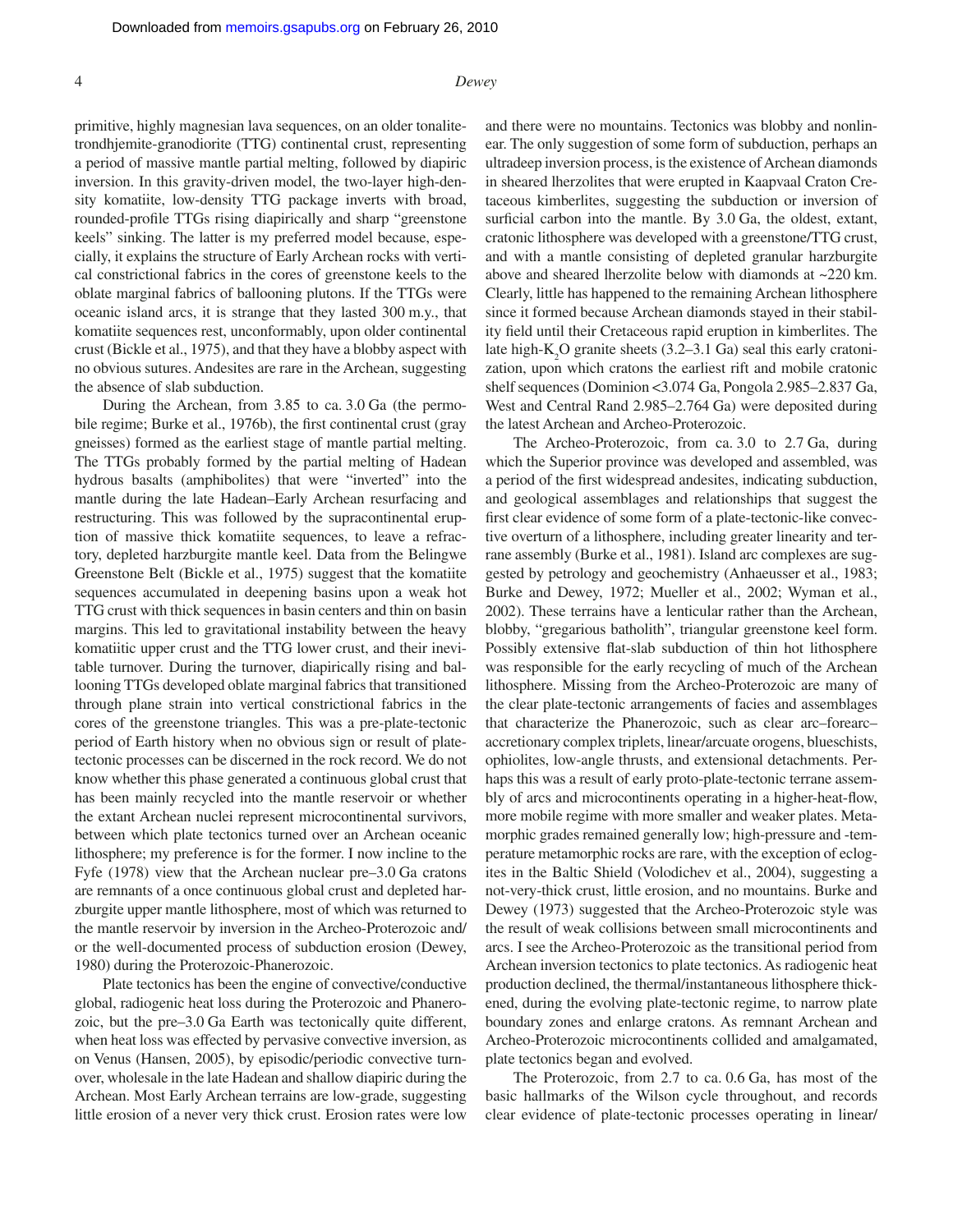sublinear/arcuate belts of widely varying widths, and with most plate-tectonic indicator rock assemblages and structures, including sutures, rift and passive continental margin sequences, and linear/arcuate orogens, such as the Coronation-Wopmay (Hoffman et al., 1974), Labrador, Cape Smith, Grenville, Dahomey, Gariep, Damara, and Mozambique (Dewey and Burke, 1973; Burke and Dewey, 1972, 1973). The Early Proterozoic Trans-Hudson (Lewry and Stauffer, 1990) contains island arc volcanics that are geochemically identical to those of modern oceanic arcs (Wyman et al., 2002) including boninites (Wyman, 1999), and assemblages and relationships that indicate plate tectonics (Lucas et al., 1996). The reported sheeted complex of alleged ophiolite origin (Scott et al., 1992) is more problematic; there is no clear sequential relationship with a full ophiolite sequence; local sheeted dike complexes can be generated in the floors of rifts. Moller et al. (1995) recorded mafic eclogites in the 2.0 Ga Usugarian Belt of Tanzania, which were rapidly exhumed at Phanerozoic rates. The Svecofennian orogen (1.96–1.75 Ga) consists of a collage of terranes accreted to the Karelian Craton, which must have involved horizontal tectonics (Korja and Heikkinen, 2005; Korsman et al., 1999). The first major, transpressive, continental collisions occurred at ca. 2.0 Ga (Limpopo, Ubendides). The 2.1 Ga Birrimian (Abouchami et al., 1990) and 2.45–1.9 Ga Pechenga-Varzuga Belt (Sharkov and Smolkin, 1997) record oceanic and arc terrains. During the Early Proterozoic, the first large cratons were stabilized, as witnessed by the Transvaal sequence. However, these early cratons were more mobile vertically than later cratons in their very thick "platform" sequences; the Transvaal sequence is over 10 km thick. The Proterozoic, uniquely, saw ultrahigh-temperature (UHT) metamorphism, with opx/sapphirine/osumilite/sillimanite assemblages. These were generated in orogenic regions of widespread crustal melting above thick mafic underplates. The crustal partial melts formed granite sheets commonly emplaced in late orogenic transtensional regimes with lineated and subhorizontally foliated, constrictional, pink, potassic gneisses, rapidly extensionally exhumed beneath gently dipping detachments, very similar to Phanerozoic detachments (Dewey, 1988b; Dewey et al., 1993), as in the 1 Ga Namaqua Belt (Dewey et al., 2006). Paleomagnetic data from Proterozoic rocks are not only compatible with but demand the relative motion of continental blocks now welded by Proterozoic sutures (Burke et al., 1976a; Meert and Torsvik, 2003; Pesonen et al., 2003).

Throughout the Phanerozoic, plate-tectonic regimes, facies, assemblages, and structures show little variation. Blueschists and the generation and obduction of supra-subduction-zone ophiolites occurred mainly during the Ordovician and Cretaceous periods of continental dispersal and high sea level. Ultrahigh-pressure (UHP) metamorphic assemblages are, uniquely, Phanerozoic, contrasted to ultrahigh-temperature (UHT) metamorphic assemblages, which are, uniquely, Proterozoic. This must reflect the thermal evolution of Earth with declining heat production and flow with a thickening lithosphere and narrower, steeper, and colder subduction zones. The origin and evolution

of higher plants and metazoan life was likely related to the development of well-defined continental margins and their upwelling zones.

#### **COROLLARIES**

Eclogites may play an important role in secular crustal evolution. They allow the subduction of continental crust into the mantle, overthickening of continental crust (Dewey et al., 1993), and cause long-term weakening of the continental lithosphere that is one, or a partial, explanation of the Wilson cycle of constant oceanic opening and closing along roughly the same lines (Ryan and Dewey, 1997). Their role as "sinkers" and in crustal delamination is likely to have been increasingly important, especially during the Phanerozoic, as the lithosphere enjoyed secular thickening.

There are many different types of continental crust with different strength (sailboard) profiles that generate many different tectonic responses to shortening and extension; each has a distinctive profile of strength distribution and décollement/detachment/thrust horizons, which generate quite different patterns of thrust stacking and extensional detachments. The secular evolution and thickening of the lithosphere is likely to have profoundly influenced detachment levels, nappe thickness, and structural style. As the lithosphere thickened and heat flow declined, the lithosphere became more difficult to deform in, progressively, narrower zones; décollements, detachments, and thrusts that are rooted in basement went ever deeper.

#### **CONCLUSIONS**

Plate tectonics, as operating in modern Earth, is a Phanerozoic process; plumes play a minor role in heat and mass transfer. Conversely, early Earth was dominated by plume mass and heat transfer from a hotter asthenosphere until ca. 3.0 Ga. The Archean (3.85–3.0) Ga saw the growth of a, possibly, globecovering sialic crust, which, largely, has been recycled back into the mantle reservoir. During the Archeo-Proterozoic (new term), proto–plate tectonics was an early form of heat loss by the creation and destruction of small plates with weak arc and microcontinent collisions. During the Proterozoic, plate tectonics evolved to its Phanerozoic form as the lithosphere thickened. A difficult problem in continental tectonics is that, although plate tectonics generates the cross-sectional templates for plate boundary zones, most plate boundary zones become complex terrane collages that are not easy to decipher and reconstruct; orogenic belts commonly achieve a final linearity by collisional smearing, which rearranges elements of a long and complicated oceanic plate-tectonic history (Van Staal et al., 1998). We are victims of the inversion problem; we can forward model the most complex systems but cannot satisfactorily and uniquely backward model even the simplest systems. Kinematic and numerical forward models are useful in giving us ideas and showing us how complicated, or sometimes simple, is plate boundary evolution, but they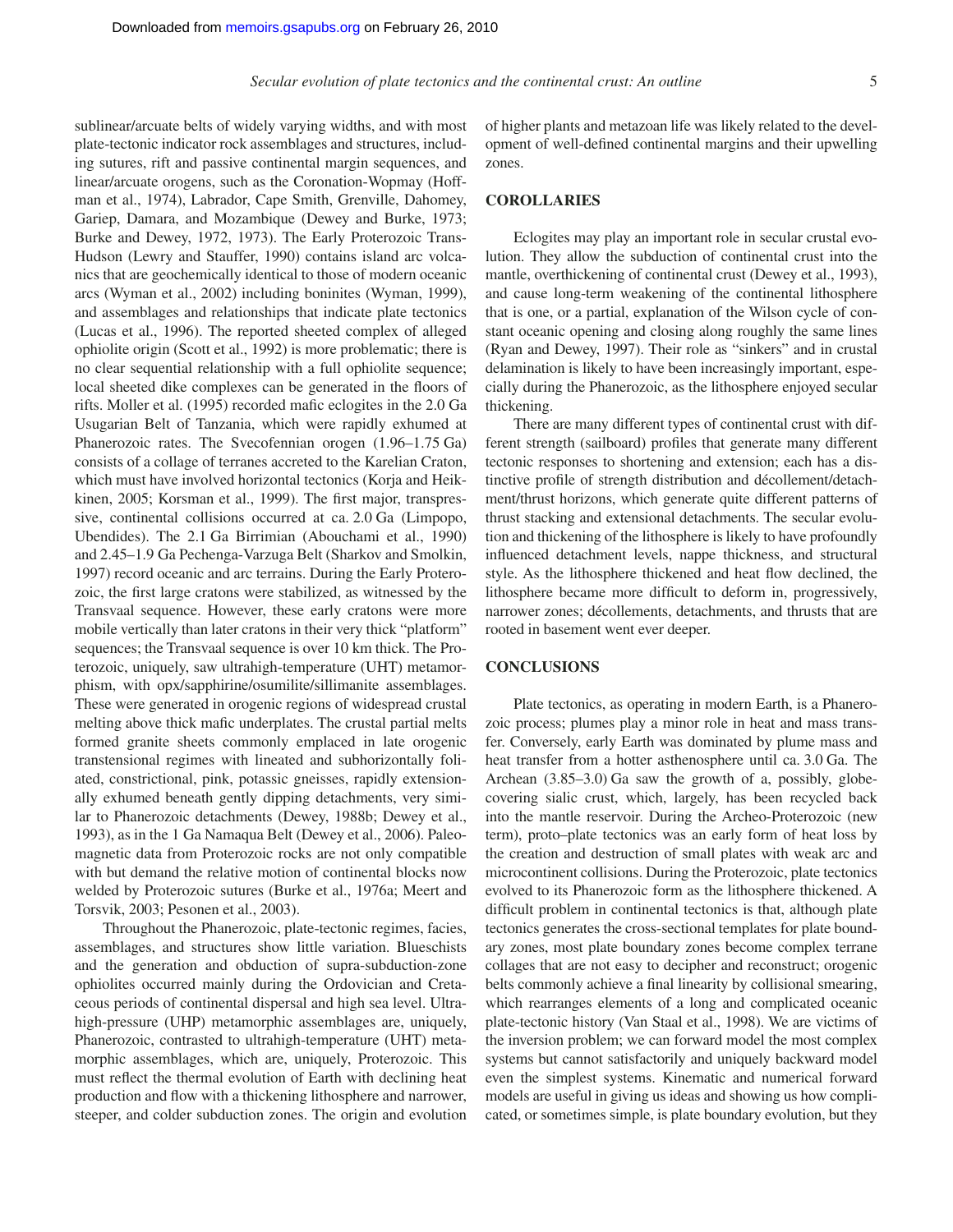#### 6 *Dewey*

can never uniquely describe the real world. They are useful chimeras that, like concepts of stress, paraphrase reality. Research in the earth sciences is moving away, too fast and too far from the reality of the rocks. Ultimately, the current, blinkered, obsession with process must be tempered by the historical perspective of the record preserved in the rocks. Rocks and their relationships are complicated and, commonly, difficult to interpret, but that is scarcely an excuse for not looking at rocks and substituting modeling.

#### **ACKNOWLEDGMENTS**

I am grateful to Carl Anhaeusser, Kevin Burke, Warren Hamilton, Alfred Kroener, and Celâl Şengör for many lively discussions about the evolution of Earth.

#### **REFERENCES CITED**

- Abouchami, W., Boher, M., and Albarede, F., 1990, A major 2.1 Ga old event of mafic magmatism in West Africa: An early stage of crustal accretion: Journal of Geophysical Research, v. 95, p. 17,605–17,629.
- Anhaeusser, C.R., editor, 1983, Contributions to the geology of the Barberton Mountain Land: Geological Society of South Africa Special Publication 9, 223 p.
- Armstrong, R.L., 1968, A model for the evolution of strontium and lead isotopes in a dynamic Earth: Reviews of Geophysics, v. 6, p. 175–199.
- Armstrong, R.L., 1981, Radiogenic isotopes: The case for crustal recycling on a near-steady-state no-continental growth Earth: Royal Society of London Philosophical Transactions, series A, v. 301, p. 443–472.
- Armstrong, R.L., 1991, The persistent myth of crustal growth: Australian Journal of Earth Sciences, v. 38, p. 613–630.
- Bickle, M.J., Martin, A., and Nisbet, E.G., 1975, Basaltic and peridotitic komatiites and stromatolites above a basal unconformity in the Belingwe Greenstone Belt, Rhodesia: Earth and Planetary Science Letters, v. 27, p. 155–162, doi: 10.1016/0012-821X(75)90024-2.
- Bowring, S.A., Williams, I.S., and Compston, W., 1989, 3.96 Ga gneiss from the Slave province, Northwestern Territories, Canada: Geology, v. 17, p. 971– 975, doi: 10.1130/0091-7613(1989)017<0971:GGFTSP>2.3.CO;2.
- Burke, K.C.A., and Dewey, J.F., 1972, Orogeny in Africa, *in* Dessauvagie, T.F., and Whiteman, A.J., eds., African geology: Ibadan, Nigeria, University of Ibadan, p. 583–608.
- Burke, K.C.A., and Dewey, J.F., 1973, An outline of Precambrian plate development, *in* Tarling, D.H., and Runcorn, S.K., eds., Continental drift, seafloor spreading and plate tectonics, volume 2: New York, Academic Press, p. 1035–1045.
- Burke, K.C.A., Dewey, J.F., and Kidd, W.S.F., 1976a, Precambrian paleomagnetic results compatible with contemporary operation of the Wilson cycle: Tectonophysics, v. 33, p. 287–299, doi: 10.1016/0040-1951(76)90149-9.
- Burke, K.C.A., Dewey, J.F., and Kidd, W.S.F., 1976b, Dominance of horizontal movements, arc and microcontinental collision during the later permobile regime: NATO Symposium (Newcastle, England, 1975), *in* Windley, B.F., ed., Early history of the Earth: London, Wiley, p. 113–129.
- Burke, K.C.A., Delano, L., Dewey, J.F., Edelstein, A., Kidd, S.F., Nelson, K.D., Şengör, A.M.C., and Stroup, J., 1981, Rifts and sutures of the world: Greenbelt, Maryland, NASA/Goddard Space Flight Center, Contractors Report, 238 p.
- Dewey, J.F., 1980, Episodicity, sequence and style at convergent plate boundaries, *in* Strangway, D.W., ed., The continental crust and its mineral deposits: Geological Association of Canada Special Paper 20, p. 553–573.
- Dewey, J.F., 1986, Diversity in the lower continental crust: Geological Society [London] Special Publication 24, p. 71–78.
- Dewey, J.F., 1988a, Lithospheric stress, deformation and tectonic cycles: The disruption of Pangea and the closure of Tethys: Geological Society [London] Special Publication 37, p. 23–40.
- Dewey, J.F., 1988b, The extensional collapse of orogens: Tectonics, v. 7, p. 1123–1139.
- Dewey, J.F., 2003, Ophiolites and lost oceans: Rifts, ridges, arcs, and/or scrapings, *in* Dilek, Y., and Newcomb, S., Ophiolite concept and the evolution of geological thought: Geological Society of America Special Paper 373, p. 153–158.
- Dewey, J.F., and Burke, K.C.A., 1973, Tibetan, Variscan and Precambrian basement reactivation: Products of continental collision: Journal of Geology, v. 81, p. 683–692.
- Dewey, J.F., and Spall, H., 1975, Pre-Mesozoic plate tectonics: Geology, v. 3, p. 422–426, doi: 10.1130/0091-7613(1975)3<422:PPTHFB>2.0.CO;2.
- Dewey, J.F., and Windley, B.F., 1981, Growth and differentiation of the continental crust: Royal Society of London Philosophical Transactions, ser. A, v. 301, p. 189–206.
- Dewey, J.F., Cande, S.C., and Pitman, W.C., III, 1989, Tectonic evolution of the India/Eurasia collision zone: Eclogae Geologicae Helvetiae, v. 82, p. 717–734.
- Dewey, J.F., Robb, L., and Van Schalkwyk, L., 2006, Did Bushmanland extensionally unroof Namaqualand?: Precambrian Research, v. 150, p. 173 182.
- Dewey, J.F., Ryan, P.D., and Andersen, T.B., 1993, Orogenic uplift and collapse, crustal thickness, fabrics and phase changes: The role of eclogites: Geological Society [London] Special Publication 76, p. 325–343.
- Eriksson, P., Altermann, W., Nelson, D., Mueller, W., and Catuneanu, O., 2004, The Precambrian Earth: Tempos and events: Amsterdam, Netherlands, Elsevier, 941 p.
- Fyfe, W.S., 1978, The evolution of the Earth's crust: Modern plate tectonics to ancient hot-spot tectonics: Chemical Geology, v. 23, p. 89–114, doi: 10.1016/0009-2541(78)90068-2.
- Hamilton, W.B., 2003, An alternative Earth: GSA Today, v. 13, n. 11, p. 4–12, doi: 10.1130/1052-5173(2003)013<0004:AAE>2.0.CO;2.
- Hansen, V.L., 2005, Venus's shield terrain: Geological Society of America Bulletin, v. 117, p. 808–822, doi: 10.1130/B256060.1.
- Hoffman, P., Dewey, J.F., and Burke, K.C.A., 1974, Aulacogens and their genetic relation to geosynclines with a Proterozoic example from Great Slave Lake, Canada, *in* Dott, R.H., Jr., and Shaver, R.H., eds., Modern and ancient geosynclinal sedimentation: Society of Economic Paleontologists and Mineralogists Special Publication 19, p. 38–55.
- Hurley, P.M., and Rand, J.R., 1969, Pre-drift continental nuclei: Science, v. 164, p. 1229–1232, doi: 10.1126/science.164.3885.1229.
- Korja, A., and Heikkinen, P., 2005, The accretionary Svecofennian orogen: Insights from the BABEL profiles: Precambrian Research, v. 136, p. 241– 268, doi: 10.1016/j.precamres.2004.10.007.
- Korsman, L.R., Korja, A., Pajunen, M., Virransalo, P., and GGT/SVEKA Working Group, 1999, The GGT/SVECA transect: Structure and evolution of the continental crust in the Palaeoproterozoic Svecofennian orogen in Finland: International Geology Review, v. 41, p. 287–333.
- Krabbendam, M., and Dewey, J.F., 1998, Exhumation of UHP rocks by transtension in the Western Gneiss Region, Scandinavian Caledonides: Geological Society [London] Special Publication 135, p. 159–181.
- Kroner, A., 1981, Precambrian plate tectonics, *in* Kroner, A., ed., Precambrian plate tectonics: Amsterdam, Elsevier, p. 56–90.
- Lewry, J.F., and Stauffer, M.R., editors, 1990, The Early Proterozoic Trans-Hudson orogen of North America: Geological Association of Canada Special Paper 37, 505 p.
- Lucas, S.B., Stern, R.A., Syme, E.C., Reilly, B.A., and Thomas, D.J., 1996, Intraoceanic tectonics and the development of continental crust: 1.92–1.84 Ga evolution of the Flinn Flon Belt: Canada: Geological Society of America Bulletin, v. 108, p. 602–629, doi: 10.1130/0016-7606(1996)108<0602: ITATDO>2.3.CO;2.
- MacGregor, A.M., 1951, Some milestones in the history of S Rhodesia: Transactions of the Geological Society of South Africa, v. 54, p. 207–251.
- Meert, J.G., and Torsvik, T.H., 2003, The making and unmaking of a supercontinent: Rodinia revisited: Tectonophysics, v. 375, p. 261–288, doi: 10.1016/S0040-1951(03)00342-1.
- Moller, A., Appel, P., Mezger, K., and Schenk, V., 1995, Evidence for a 2 Ga subduction zone: Eclogites in the Usugarian Belt of Tanzania: Geology, v. 23, p. 1067–1070, doi: 10.1130/0091-7613(1995)023<1067: EFAGSZ>2.3.CO;2.
- Moorbath, S.E., O'Nions, R.K., and Pankhurst, R.J., 1973, The evolution of early Precambrian rocks at Isua, West Greenland: Nature, v. 245, p. 138– 189, doi: 10.1038/245138a0.
- Mueller, W.U., Marquis, R., and Thurston, P., editors, 2002, Evolution of the Archean Abitibi Greenstone Belt and adjacent terranes: New insights